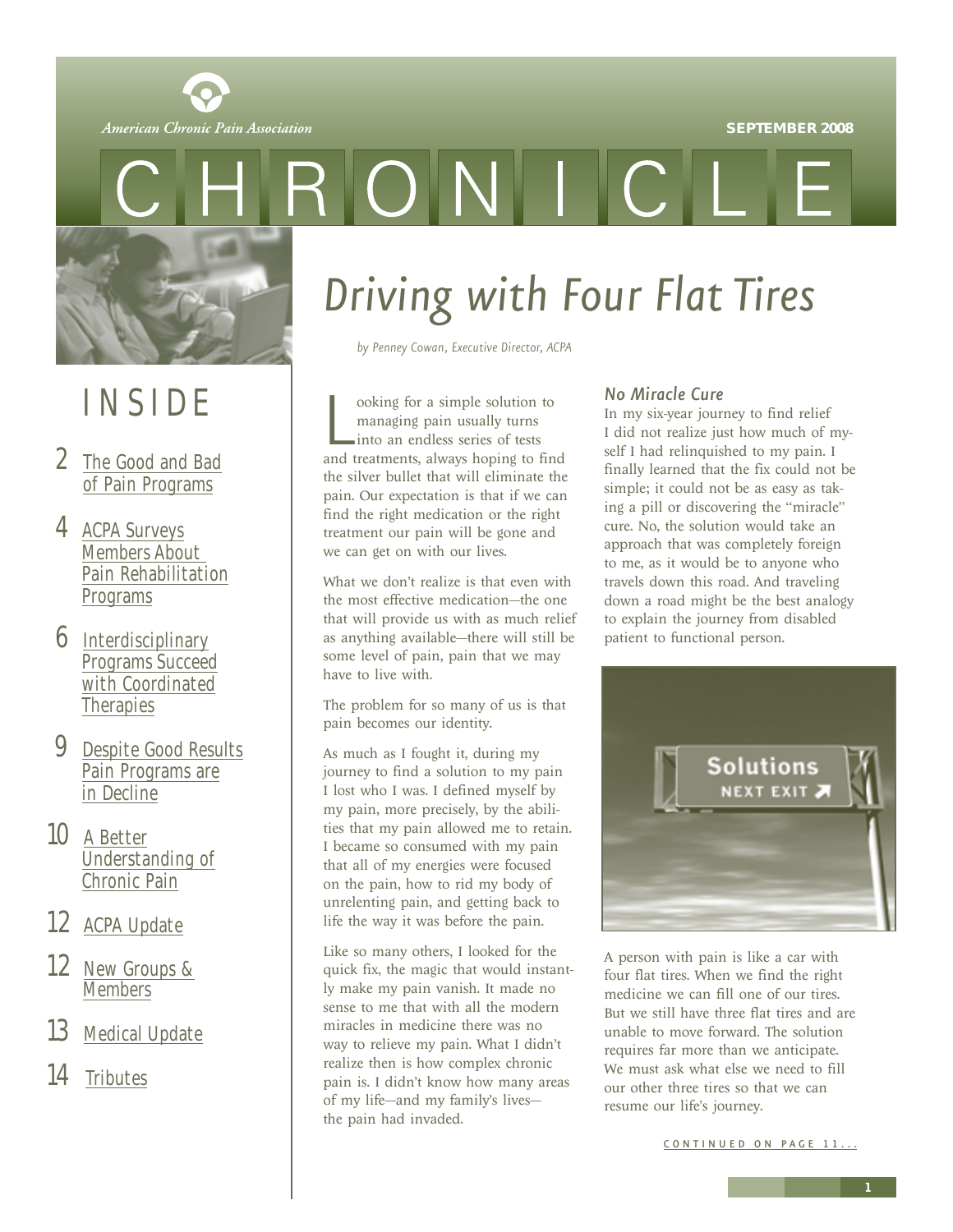# <span id="page-1-0"></span>*The Good and Bad of Pain Programs*

*by Sally Price*

The pain program Lucy<br>
Wentworth\* of Tucson, Arizona<br>
attended didn't help her pain<br>
so much as it helped her change her he pain program Lucy Wentworth\* of Tucson, Arizona, attended didn't help her pain attitude.

"I found out that I wasn't a fruitcake . . . that I wasn't just a complainer or whiner. There really was something to it," she said of her chronic headaches and the 18 days she spent at the Michigan Head and Pain Clinic in Ann Arbor. "I learned there are a lot of people out there dealing with pain as bad or worse," she said.

The 53-year-old ACPA co-facilitator has been dealing with headaches, often constant, since she was 10 years old. Though no single cause has been found, falls, stress, and muscle injury in her head and neck may have contributed. She feels pain all over her head, which is not a classic migraine pattern, and once went eight weeks with continuous headaches.

Sometimes the aggravating factor is the weather. As Lucy said, "It's monsoon season now in Arizona. The barometric pressure is going up and down, which has really increased my headaches."

#### *Starting from Scratch*

When she went to the pain clinic 15 years ago she first felt like she was in prison. "You get poked an awful lot. But it really is a good clinic—it has good doctors and nurses," she said. "They take you off all narcotics so they can start from scratch. They start trying different things (to find) what works with you."

One thing that worked for Lucy was intravenous DHE (Dihydroergotamine), available in hospital emergency rooms. The staff tried many other migraine preventives (abortives) to no avail.



"They made us exercise. They made sure we didn't eat certain cheeses, red wine, nitrites (in bacon and luncheon meats), and chocolate. They didn't let us stay up late; we had regular sleeping hours. We were taught how to manage stress. The relaxation tapes and biofeedback helped. We even tried different pillows," she said.

Education classes recommended against extreme aerobic exercise, as building up the heartbeat too quickly could kick off a migraine, Lucy explained. "Instead of walking fast, (we learned to) walk longer and slower." Men who had cluster headaches were often helped by oxygen treatments.

"The best thing about the program was the education and that it validated my pain," she said. But make sure your insurance covers it, Lucy advises others. She found out too late that her insurance would not pay the clinic's total \$20,000 cost.

#### *Diet, Exercise, Massage, and Medication*

Lucy said her headaches are now under control through a combination of therapies: reducing stress (by leaving

her job), low dosage opioids, massage therapy, exercising on a treadmill, and watching what she eats. She was recently diagnosed with diabetes. "Since I've been following a diabetic diet (low in carbohydrates, increased protein, vegetables and fresh fruit, and no refined sugar) my headaches have been better," she said. After a therapist massaged the trigger points between her shoulder blades, Lucy went several months with no headaches at all.

What is her advice about going to a good pain program? "I would really recommend it," said Lucy.

#### *The Right Mindset Matters*

Not all experiences with pain programs are good. But Darlene Cassaw, 57, of Dahlonega, Georgia, does not blame the program. "It didn't work well because I was very negative about it," said this former South Carolina ACPA facilitator.

Challenged with all-over muscle pain from multiple sclerosis since 1979, Darlene said she received 40 injections in her muscles during a six-week program in a Savannah, Georgia pain program in 1982. It also included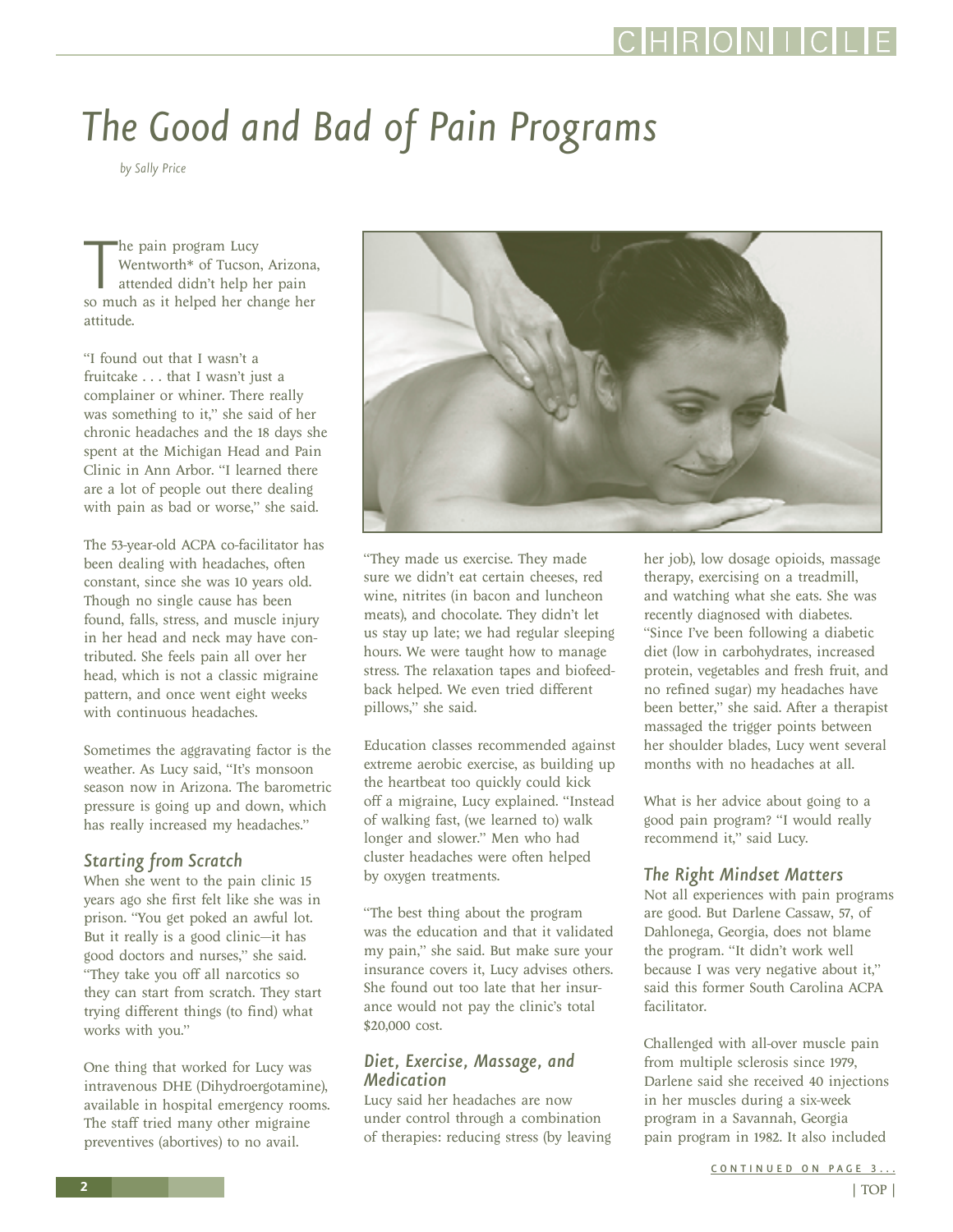### <span id="page-2-0"></span>*Be grateful for what you have and don't focus on what you don't have.*

#### [CONTINUED FROM PAGE 2...](#page-1-0)

regular exercise and psychological counseling.

A 12-week program in Atlanta in 1990 was much more successful. "It was all about education, a positive attitude, and keeping physicians on the same page," she said.

"We learned yoga. Even back then it was really tough to accept that exercise would help the pain and that there were alternatives to drugs. It was about learning not to rely on a doctor to write a prescription," she said.

A typical day in the Atlanta program included swimming and other exercises, individual and group therapies, educational videos, and talks. Since it was located in a teaching hospital, there were frequent interviews by medical students. Participants also experienced withdrawal from pain medications.

#### *Open to the Mind-Body Connection*

Darlene learned why chronic pain happens and how to use the mind to ease it. "It helped to be open-minded enough to use natural therapies," she said, adding that the first time she tried yoga she could barely reach the floor.



Darlene said a good pain program needs to be very well-rounded with emphasis on exercise and "taking control of your own body." She said, "I used to be on 60-90 mg. of MS Contin™ three times a day. Now I take 15 mg. one time a day. That pretty much sustains me." She has continued practicing yoga and for the last 10 years has also been using an implanted pump to control pain and muscle spasms.

And of course, the right mindset is important. "You have to want to get better," she stressed. "I hear so many crying out, 'Pity me, pity me.' I will understand you, but I won't pity you."

If you're angry, she said, "Get angry enough at doctors that you want to take control." But don't stay angry, she cautioned. "If people are angry they can't get better. Anger causes stress. Stress causes muscle spasms. Spasms cause pain. It's a vicious cycle."

Darlene said she still has pain but is able to put it in the background. What is her best advice to other persons with pain? "Be grateful for what you have and don't focus on what you don't have," she said.

#### *Education and Support*

LeeMoile "Lee" Westerlin of Norwalk, California, was handling the pain of her multiple diagnosis. She didn't think she needed a pain program, but she admitted she was curious.

Today she is glad she joined the Kaiser Permanente's Pain Program, an awardwinning program. She learned a lot from the classes, which included exercise and "constant feedback on what you could do to help yourself."



"I never had heard of endorphins (the body's natural pain-killers that are increased by exercise and laughter) before. I didn't know you have to get about four hours into sleep until your body starts healing. I hadn't really looked at pain and noted how it progresses," she said.

The ACPA offers support groups as part of the Kaiser after-care program in California. Now Lee uses ACPA's philosophies and policies in the Kaiser support group. "The ACPA has worked beautifully with the (Kaiser) facility. They lead you literally step by step. I'm really impressed with them," she said.

Since she was 13 years old with back problems, Lee has dealt with pain from multiple sources. She has spinal stenosis, Crohn's Disease, Lupus, pulmonary fibrosis, severe kidney disease, severe arthritis, GERD (reflux disease), and frequent bladder and urinary infections. "So if one isn't acting up another is," said Lee with a customary laugh.

Lee lives with her husband who is 85 and has Parkinson's disease. Her four children, eight grandchildren and three great-grandchildren all live close by. She keeps her positive outlook—important in any pain program. She said, "I've been blessed. At 78, I'm still going . . . and I have a marvelous family."

Whether a person with pain goes to an ACPA support group or a pain program, the important thing is getting out there, said Lee. "Realize your pain is insignificant to what others are going through. Get out in the public and try to help others."

\* (not her real name)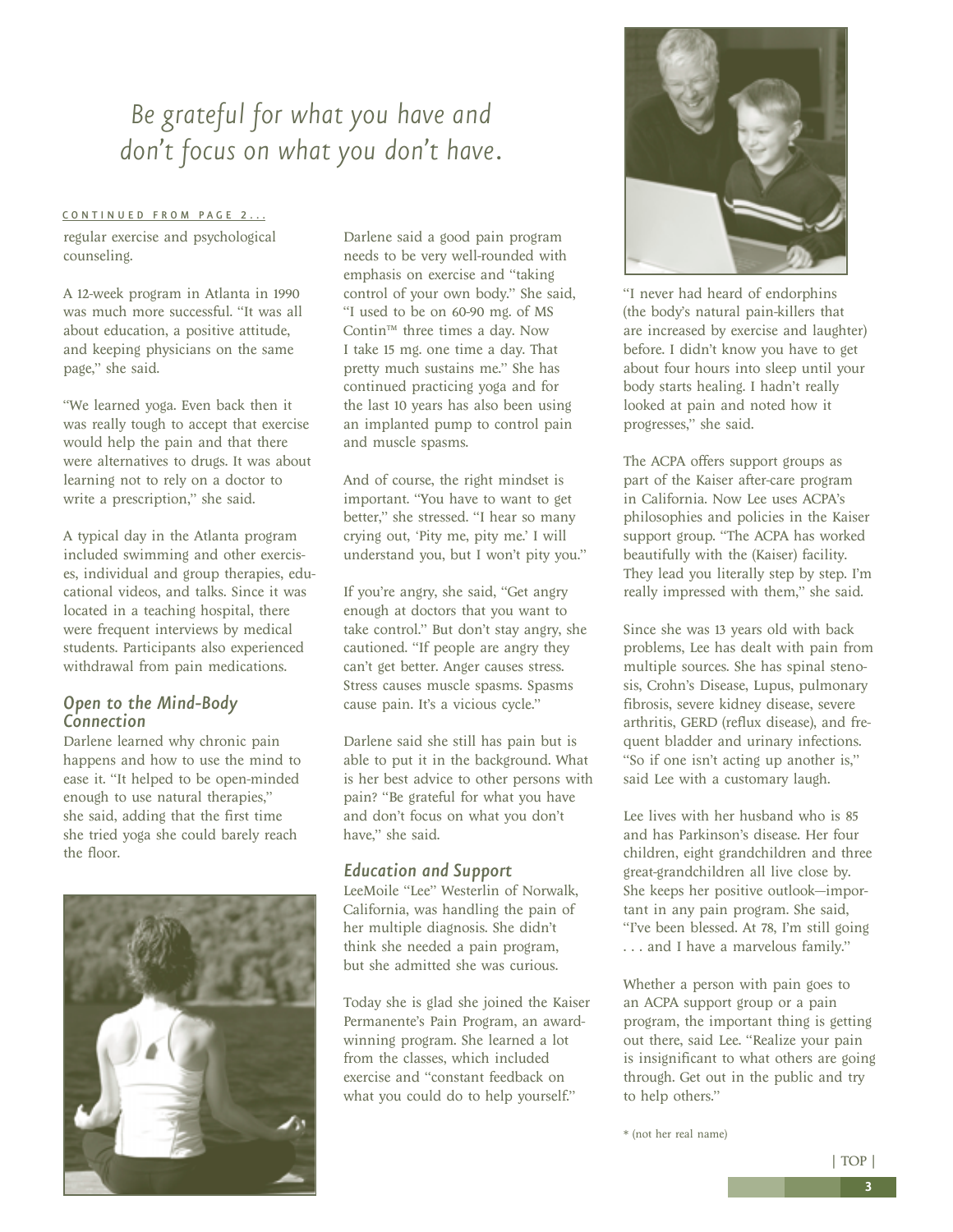## <span id="page-3-0"></span>*ACPA Surveys Members About Pain Rehabilitation Programs*

*by Erin Kelly*

Over ten weeks in late 2006,<br>
the American Chronic Pain<br>
informal online survey about members' the American Chronic Pain Association (ACPA) conducted an experiences with multidisciplinary pain rehabilitation programs.

The 305 members who responded reported themselves to be people who had had intense pain for years. The survey uncovered a surprising number of doctor and emergency room visits. It showed that many people were successful in finding pain rehabilitation programs and receiving insurance coverage, but that the types of programs available varied widely. The survey also showed that most people benefited from their pain rehabilitation program experiences.

of \$12,000 or less. Another 25 percent had income of \$24,100 to \$50,000, but only 26 percent of respondents reported household income of more than \$50,000. About two-thirds of the respondents were female and nearly all participants were between 30 and 59 years old.

#### *Experience of Pain*

Survey participants had experienced pain for an average of 9.5 years. Most respondents reported having had pain for three to nine years, but 37 percent of respondents had experienced pain for more than 10 years. Chronic Fatigue Syndrome was reported by 35 percent.

Before entering a pain rehabilitation program, the vast majority of the survey population had intense pain. Sixty-nine



#### *Respondent Profile*

The majority of respondents were white and well educated—80 percent had attended college or technical school and 17 percent had done graduate-level work. However, their income levels did not correspond with education: 35 percent reported annual income

percent of respondents reported pain of 8, 9, or 10 on a scale from 1 to 10. Another 19 percent ranked their pain at a 7. Very few reported pain at level 6 or lower.

Almost all, 93 percent, of the survey group had seen three or more doctors to treat their pain symptoms. Less than half, 41 percent, reported consulting three to five physicians and 17 percent had seen more than ten physicians. Also, more than half the group (55 percent) saw doctors frequently once a month or more—before entering a pain rehabilitation program. They also used hospital emergency departments when pain went out of control: 64 percent had used emergency rooms, and 35 percent visited emergency departments four or more times a year before the pain rehabilitation program.

#### *Access to Pain Rehabilitation Programs*

Eighty-seven percent of the survey respondents had used a pain rehabilitation program and 34 percent had attended two or more. Nearly half of the people had entered pain rehabilitation programs within the past two years (2005-2006).

They reported mixed success at finding programs and getting insurance coverage. About half the respondents had difficulty finding a pain rehabilitation program, but half said they did not have much trouble.

Most of the people who found a program did get insurance coverage for it (104 people of 167 who answered this question). Ironically, some respondents reported that their worker's compensation program was helpful in finding and paying for the program, but other respondents reported that worker's compensation was unhelpful or would not pay for the program.

Wait time to enter the program was typically low; half the respondents were able to start their programs one week to one month after starting the process. One-quarter of the respondents reported waiting three months or more.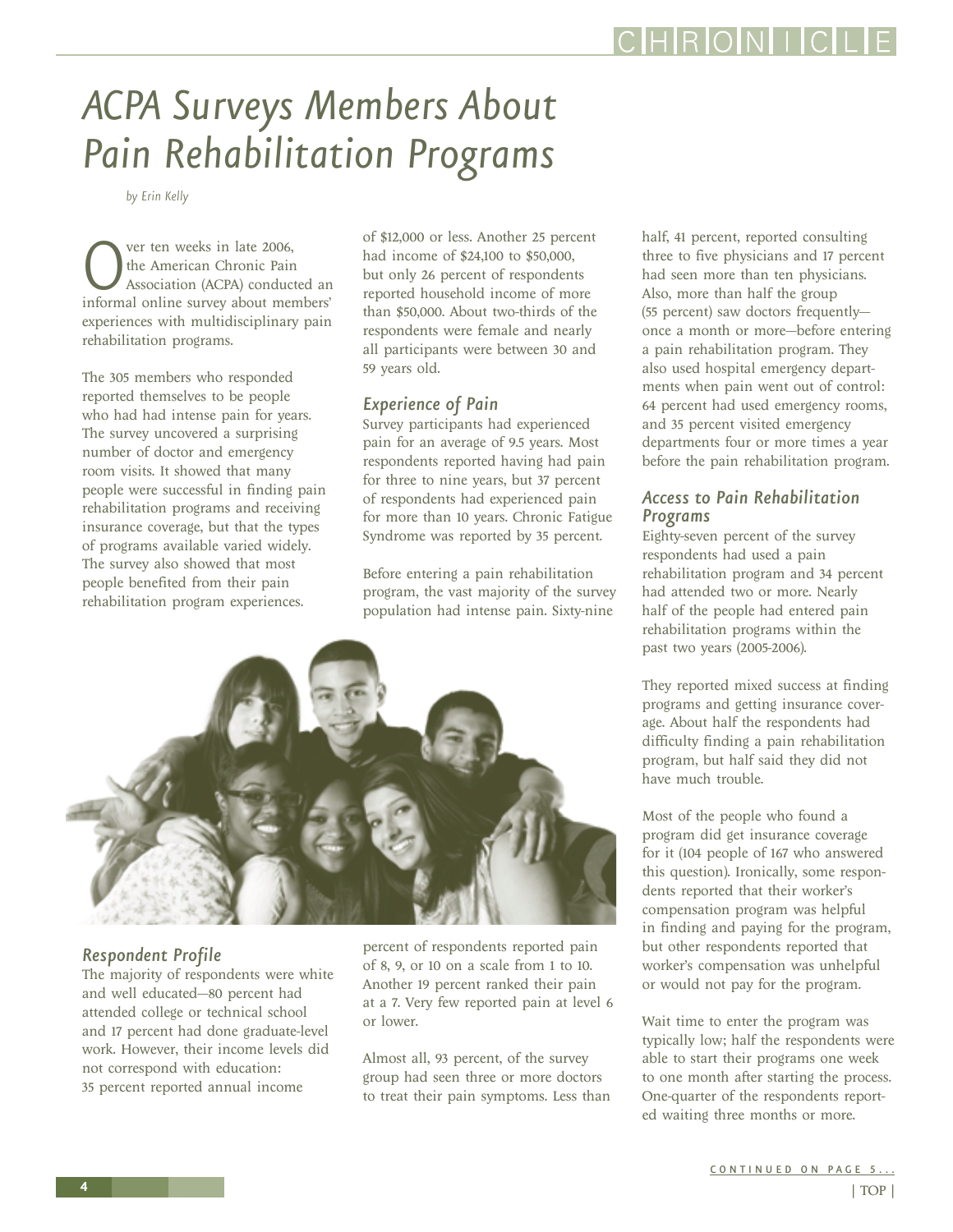### <span id="page-4-0"></span>*ACPA hopes to encourage more research into multidisciplinary pain rehabilitation programs and their outcomes.*

#### [CONTINUED FROM PAGE 4...](#page-3-0)

#### *Structure of Program*

The structures of pain rehabilitation programs varied widely. Seventy-five percent of respondents said they attended the program one to three days a week and for only one or two hours a day. However, 13 percent of respondents reported a more intense experience, attending their programs five to seven days a week and for more than four hours a day.

Only a quarter of the programs involved family members in the treatment. However, the overwhelming majority of those people who used this feature believed it was helpful.

#### *Improvement After Rehabilitation*

About half of the people found pain rehabilitation programs helpful. Fifty-four percent of respondents said their pain levels had improved after the program and 49 percent reported improvement in function.

Emergency room visits decreased after the program, although they were not eliminated. Only 30 percent of respondents who participated in a pain rehabilitation program had used an emergency department for pain treatment after the program, compared to 64 percent of all respondents. After the program, 78 percent of people reported four or fewer emergency room visits per year. Only 4 percent of rehabilitation program participants used the emergency department more than 15 times a year, compared to 10 percent of nonparticipants.

Regular physician visits remained about the same for program participants. Fifty-one percent reported seeing a doctor for pain between four and 15 times a year.

Use of opioid pain relievers did not seem to increase or decrease after participation in a program—but some fine-tuning seemed to have occurred. About 65 percent of respondents took opioids before participating in the program, and 65 percent were taking opioids at the time of the survey. However, 27 respondents reported that they stopped taking opioids after entering the program and 30 respondents said that they started taking opioids after entering the program. It's possible that being in the program helped people to realize whether or not the medication was a good choice for them.

Many survey respondents (65 percent) believed that opioids are helpful in pain management.

Unfortunately, a few people believed that the program caused them harm. Twenty-five survey respondents (10 percent of those who attended a program) believed the treatment caused additional physical symptoms or emotional harm. In some cases, respondents felt that inappropriate treatment or practitioners' inexperience might have caused their pain to worsen. Others reported unsupportive attitudes or unreasonable expectations from program staff, or that their hopes for recovery were disappointed.

#### *Areas for Future Study*

With these preliminary results, ACPA hopes to encourage more research into multidisciplinary pain rehabilitation programs and their outcomes. Although tracking doctor visits and opioid use can help to show part of the picture, these measures do not give the full story of how treatment can affect a person's physical ability and emotional well-being. A detailed assessment of



changes in attitude, ability, and family support relationships could help to determine what types of programs are most helpful. Also, can good outcomes be correlated with the duration of the program, types of treatments used, or specific techniques? These answers could help ACPA advocate for the best types of programs and also guide us in providing "aftercare" resources for program graduates.

Another important area of interest is the medical community's awareness of pain rehabilitation programs. What causes a physician to recommend or dismiss—pain rehabilitation? How can insurers support programs that truly make a difference? ACPA and its members could benefit from learning much more about these issues.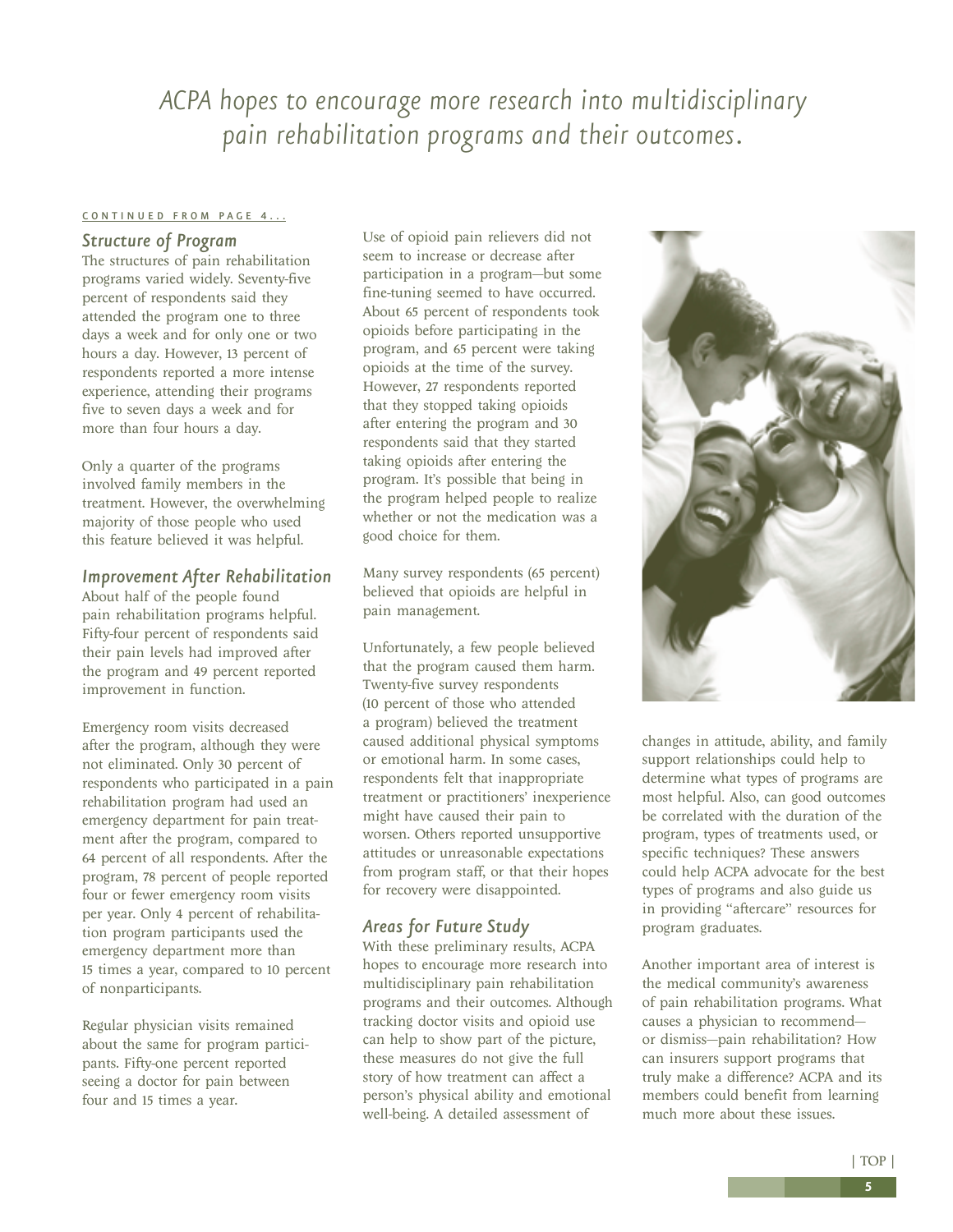# <span id="page-5-0"></span>*Interdisciplinary Programs Succeed with Coordinated Therapies*

*by Alison Conte, Editor, ACPA Chronicle*

"

The whole is greater than the<br>
sum of the parts," is how Judi<br>
Scheman, Ph.D., describes mos<br>
pain rehabilitation programs (PRPs). he whole is greater than the sum of the parts," is how Judith Scheman, Ph.D., describes most Though they describe their offerings differently—multidisciplinary pain control, polymodal pain treatment, comprehensive pain program—these programs operate on the principle that several inter-related therapies, coordinated by a team of professionals, relieve pain and restore function better than any single treatment.

"We aren't sure why, but outcomes are better for many patients in a team setting," Dr. Scheman says. She is Program Director of the Chronic Pain Rehabilitation Program in the Neurological Center for Pain, which is part of the Cleveland Clinic Neurological Institute. Dr. Scheman is also co-chairing the American Pain Society's special interest group on pain rehabilitation programs.<sup>1</sup>

Most PRPs have a medical director who is a pain specialist, usually a neurologist, physiatrist, or anesthesiologist. The physician works in tandem with a registered nurse, physical therapist, occupational therapist, and psychologist or psychiatric counselor, and perhaps a biofeedback therapist, family counselor, acupuncturist, vocational counselor, or massage therapist.

Typically, the coordinated treatment plan incorporates medication, physical therapy, (exercise, occupational, and vocational therapy) and psychological counseling. Some programs offer surgical interventions, while others stress conservative rehabilitation techniques. Ideally, the program is self-contained, away from hospital inpatient activities. Some therapies might be offered in another part of the hospital or a private office.

"Because pain is a biological, psychological, and social condition, treating it with just one treatment is often not as effective as poly-modal treatments," said Dr. Scheman. "Pain influences function and mood. Very often anxiety and depression are associated with pain."

People whose lives are devastated by pain are not always aware of the connection between their mental state and physical pain. "They think, 'if I didn't have my pain I wouldn't be depressed,' but we know that pain is both an emotional and sensory problem, and we can't separate them from each other," said Dr. Scheman.

But it is the managed interaction of modalities that keeps the patient's treatment plan working. "I see a distinction between multidisciplinary and interdisciplinary," said Dr. Scheman. "In interdisciplinary programs, each therapist knows what the other specialists are doing, and the team is fully aware of the patient's needs."

#### *Too Often the Last Resort*

In 2006, 305 ACPA members shared their experiences with PRPs through a survey on the ACPA Web site [\(see page 4\)](#page-3-0). On average they had had chronic pain for 9.5 years and almost all of them had seen three or more doctors to treat their pain, with 55 percent seeing their doctors once a month or more.

"Our participants have spent three to seven years living with chronic pain, and on average, they have seen seven doctors," said David Provenzano, MD. He is Medical Director of the [Pain](http://www.ohiovalleyhospital.org/pain) [Treatment Center](http://www.ohiovalleyhospital.org/pain) at Ohio Valley General Hospital, Pittsburgh and a member of the ACPA Board of

Directors. "I wish they would find us sooner, as early attention can limit the degree and severity of chronic pain."

"Many people come to us because they have failed at individual therapies," added Dr. Scheman. "We work together with the person to set goals, such as to decrease pain, to normalize function, and improve mood. The person with pain is the most important member of the treatment team, and sets the goals, but we all know what the others are doing and what the participant is working toward."

#### *Setting Realistic Expectations*

People with pain often seek to return to the days before pain, to a pain-free life, but pain specialists know that is unrealistic. "Pain reduction is the goal, not elimination," said Dr. Provenzano.

Younger patients, such as those with back pain, want to restore function so they can return to work and daily activities. But if advanced age is a factor, the patient may not be a good candidate for surgical procedures. "There, the goal may be to reduce the degree of pain and help the patient live a more satisfying life, even with their problems," Dr. Provenzano added.

Eighty-eight percent of the ACPA survey respondents had severe pain before going to a pain rehabilitation program. After the PRP, 54 percent reported improved pain levels and 49 percent said their functioning had improved. Emergency department visits went from 64 percent to 30 percent.

While this shows a level of improvement for many, it also leaves about half of respondents without significant reductions in pain or increases in functioning. According to Dr. Dennis C. Turk, Ph.D., Chairman, Department of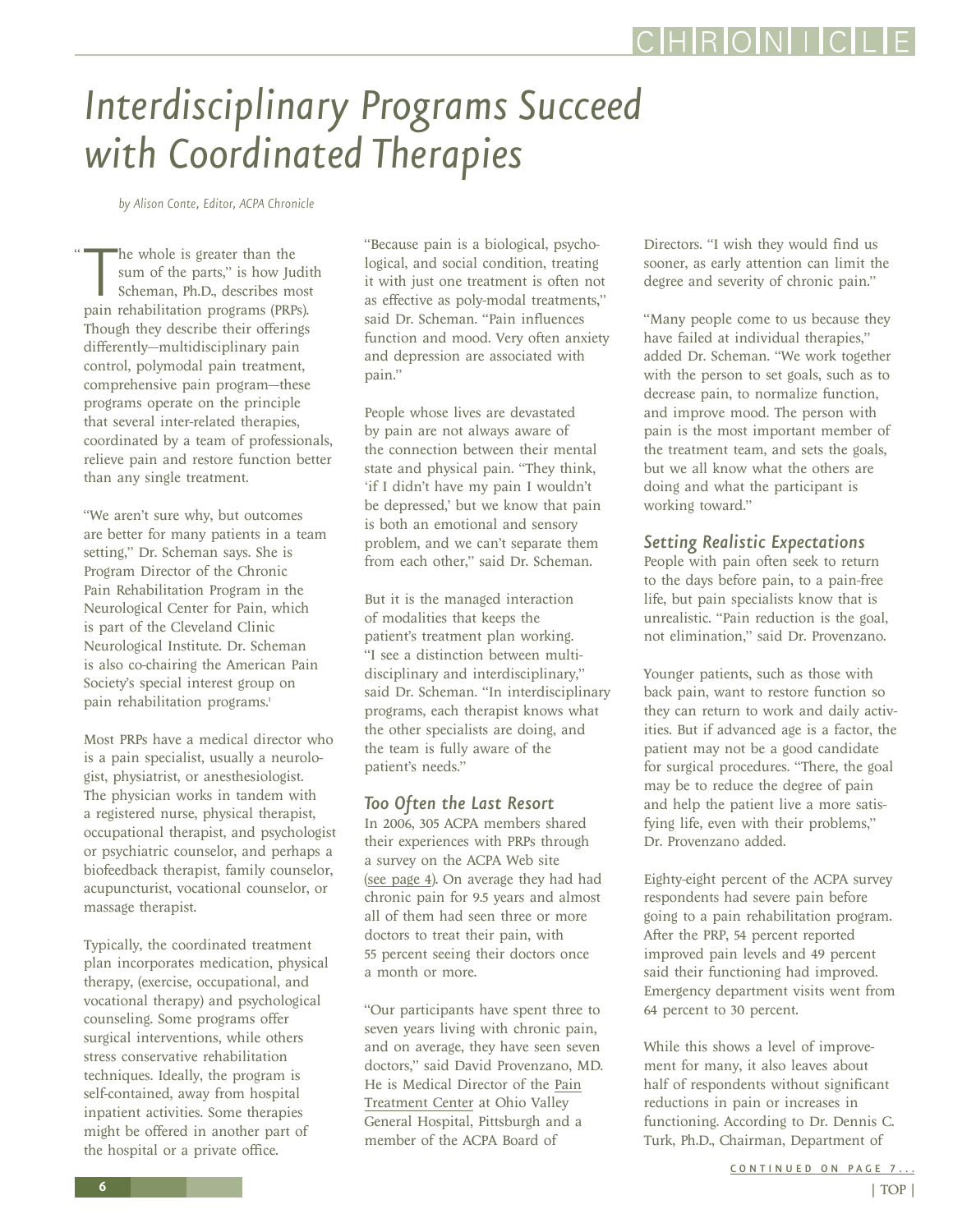### *Seek a multidisciplinary program. Pain is both an emotional and sensory problem.*

#### <span id="page-6-0"></span>[CONTINUED FROM PAGE 6...](#page-5-0)



*Dr. David Provenzano confers with Gaye Jarzabek at the Pain Treatment Center at Ohio Valley Hospital.*

Anesthesiology, University of Washington, Seattle, this is on par with many other methods of pain treatments including prescribed opioids.

Dr. Turk's analysis of many studies on pain revealed that even when medications work well for a person with pain, they rarely reduce pain below a rating of 4 on a scale of 1-10 with 10 being the highest level of pain. Only 30 to 40 percent of patients reported at least a 50 percent reduction in pain.2

#### *Understanding the PRP Process*

"We begin with an informational meeting with the treatment team, during which we explain the process and discuss what participants can expect over the course of their visits," said Gaye Jarzabek, RN, Director of the Pain Treatment Center at Ohio Valley Hospital.

But the participants also need to understand what they are getting into. As Dr. Provenzano said, "I tell my patients, particularly my SCS (Spinal Cord Stimulation) patients, that this is an ongoing relationship. You and I are going to be long-term friends, with responsibilities to each other."

Though many health insurance plans pay for only 12 weeks of physical therapy, this can be too short a time to make headway against years of inactivity caused by chronic pain. So therapists teach exercise regimens to be continued at home, a discipline that program participants must be prepared to accept.

While some participants are successfully discharged from PRPs, many should prepare for ongoing follow-up for many years. Often, medications levels must be adjusted as people learn to manage

their pain with other modalities and feel the results of their physical rehabilitation and counseling therapies.

Dr. Provenzano said that he initially sees his SCS patients monthly in the early recovery stage to fine tune their implants and optimize the coverage area for pain relief. "When we provide interventions and medications, we always close the loop, plan a follow-up visit, call the next day, and a week later," said Jarzabek.

#### *Evaluating a Pain Program*

If you live near a large city, look for hospitals and rehabilitation centers that offer comprehensive, interdisciplinary pain treatment. Consumer guidelines to selecting a PRP are on the ACPA Web site under [Managing Chronic Pain](http://www.theacpa.org/people/managing_chronic_pain.asp).

Other resources for listings of pain physicians and PRPs are:

- ❋ The American Pain Society, (847-375-4715) National Pain Foundation's [Caregiver Directory](www.nationalpainfoundation.org/)
- ❋ The Commission on Accreditation of Rehabilitation Facilities (CARF) (800-281-6531) for accredited pain programs in your area.

Gaining CARF accreditation can be an expensive and time-consuming process, so some high-quality pain programs that are trying to maintain financial stability may not elect to attain CARF accreditation. Be sure to check with your health insurance as it may require that the unit be CARF accredited for you to receive reimbursement.

CONTINUED ON PAGE 8...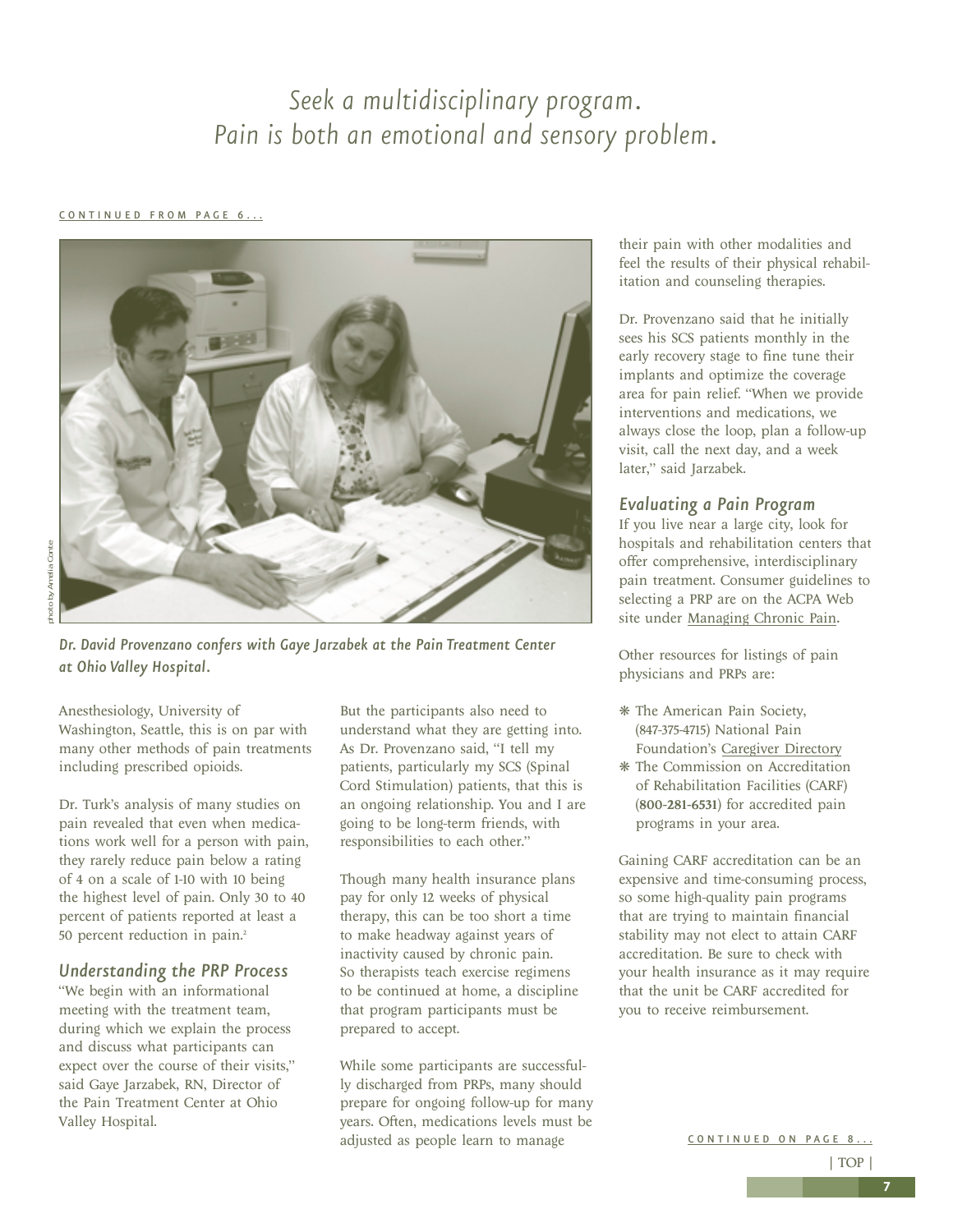### <span id="page-7-0"></span>**Coordinated Therapies [CONTINUED FROM PAGE 7...](#page-6-0)**

#### **PRP directors suggest you consider these factors when reviewing pain clinics.**

- ❋ Seek a multidisciplinary program.
- ❋ Avoid programs that just offer one modality, such as injections or physical therapy.
- ❋ The medical director should be a pain management specialist.
- ❋ The staff should be attentive and involve you in determining goals and setting a treatment plan.
- ❋ The staff should be willing to discuss the financial realities of your health care plan and ways to make it more affordable.
- ❋ The program should offer follow-up visits after the initial course of treatment.
- ❋ They should provide access to professionals, welcoming questions and phone calls.
- ❋ The program should be convenient for you and your family, as you may need to attend daily or several times a week
- ❋ If part of a hospital or rehabilitation center, the program should be housed in a separate unit designed for pain management.

#### *Do It Yourself?*

Not everyone has access to a pain rehabilitation program, but there are ways to gain some of the benefits of a multi-modal treatment plan in your own pain management. Education and communication are essential.

"Learn about your pain and your condition," said Dr. Scheman. "Chronic pain is not the same as acute pain, so don't let your doctor treat it that way. Chronic pain is not a fire alarm, it's an error message."

People with pain must assert their right to good treatment. "Don't turn all of your power over to a white coat. And don't turn all your power over to the pain," she added.

❋ Communicate. Make sure that your various caregivers are all communicating with each other and are aware of what other treatments are given and how they interact. Write down and share your observations, daily

function increase or decrease, activities, moods, emotions, pain levels, and medication side effects. Share these with each doctor or therapist at each appointment. The ACPA has [communication tools](www.theacpa.org/people/tools.asp) to help you track your pain and keep your doctor informed.

- ❋ Medication. Record your reaction to changes in medications. Develop a plan with your physician to set a number of weeks for each adjustment to produce results. If you haven't seen a decrease in your pain levels, or cannot tolerate side effects, you and your doctor should try an alternative.
- ❋ Counseling. Consider how a psychologist could help you manage your emotions and improve your mood, which could decrease your pain. Ask your primary physician to refer you to a mental health counselor.
- ❋ Physical Fitness. Ask for exercises that you can do at home to stretch your muscles and get in shape. A person in good physical condition will have less pain.
- ❋ Stress Reduction. Try meditation, relaxation tapes, or guided imagery to control your brain's reaction to pain. Find absorbing hobbies that help you take a vacation from pain. ACPA now has a five minute [relaxation video](http://www.theacpa.org/people/) available at http://www.theacpa.org/people/ videos.asp.

Pain management is a lifetime process. To regain control of your life, it is important to learn how to cope with chronic pain. Pain rehabilitation programs, and the principles they practice, have improved the quality of life for many people with pain.

- *1 The Pain Rehabilitation Special Interest Group of the American Pain Society is for those with an interest in multidisciplinary programs targeting rehabilitation in chronic pain patients. Co-chairs are Judith Scheman Ph.D. and Cynthia O. Townsend Ph.D. of the Mayo Clinic. The group's 2008 Annual Meeting Presentations about the Adolf Meyer Chronic Pain Treatment Program and the Mayo Clinic Pain Rehabilitation Center are available at the [APS Web site.](http://www.ampainsoc.org/member/sigsites/painrehab-sig.htm)*
- *2 Efficacy and Cost-effectiveness Treatment for Chronic Pain: An Analysis and Evidence-based Synthesis, Dennis C. Turk, Ph.D. and Kimberly Swanson, M.S., University of Washington. Published in: Schatman ME, Campbell A. eds. Chronic Pain Management: A Guidebook for Multidisciplinary Program Development. New York: Informa Healthcare; 2007:15-38.*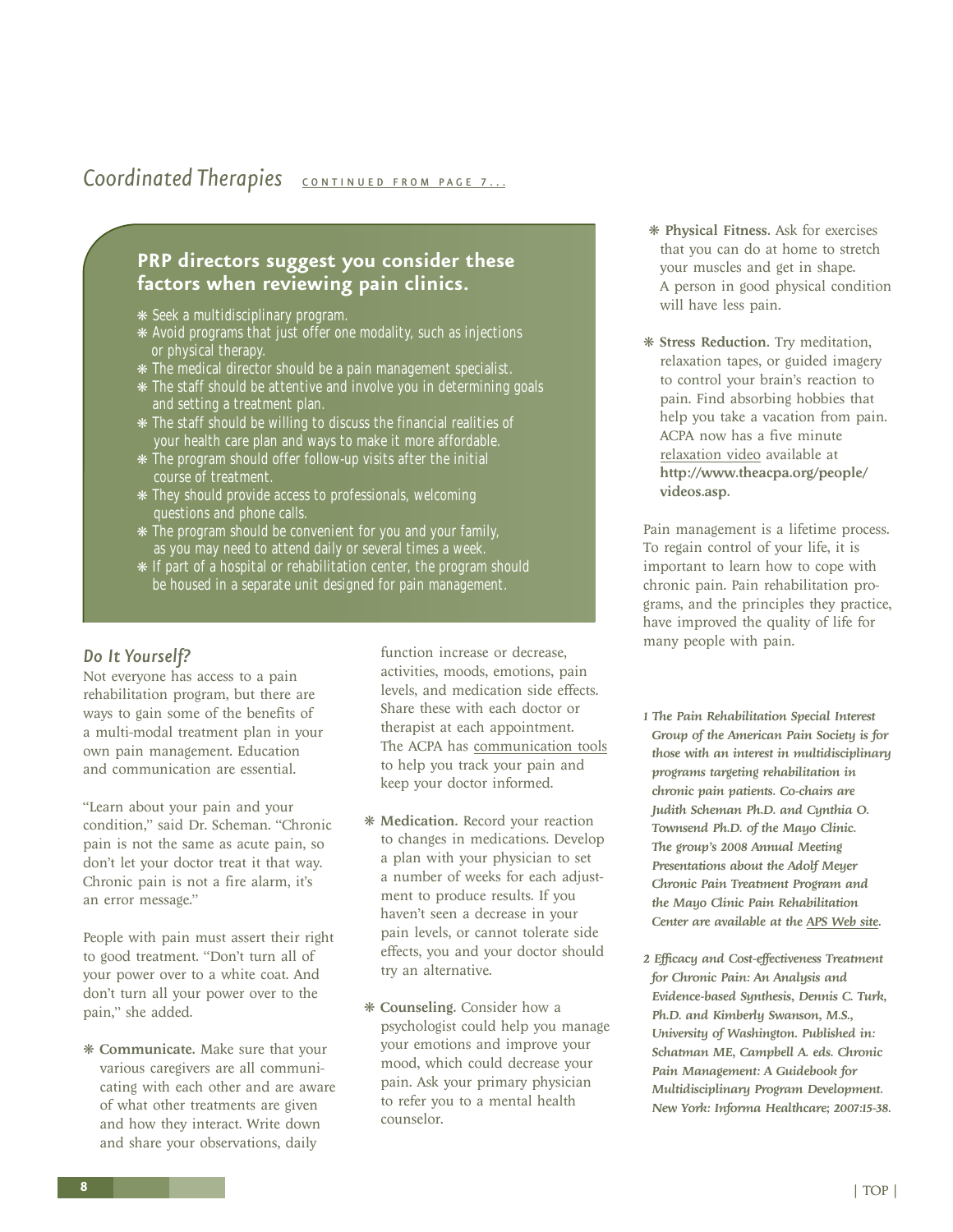## <span id="page-8-0"></span>*Despite Good Results Pain Programs are in Decline*

*by Alison Conte, Editor, ACPA Chronicle*

**D**espite their success in reducing<br>pain and improving lives, man<br>pRPs have closed in recent year<br>This decrease may be due to the curpain and improving lives, many PRPs have closed in recent years. This decrease may be due to the current economic realities of health care delivery. "It is difficult to be financially viable," said Dr. David Provenzano. "Academic-based centers have struggled to provide all the services in a cost-effective manner."

Third-party payers—both Medicare and commercial insurers—typically reimburse physical therapy at lower levels than surgery and other procedures and often don't cover a long-term regimen. Hospital-based pain centers are less negatively affected because costs are distributed throughout the system and the less-profitable pain centers can be "carried" by medical services that are reimbursed at higher levels.

"Treatment centers are driven by the need to be sustainable, if not profitable, so they can only survive if they are part of an institution that can afford to sustain them," explained Dr. Judith Scheman. "At hospitals, pain centers can offer pain management tools that are an alternative to surgery."

#### *Effective and Cost Effective*

Dr. Dennis Turk reports that despite the high cost of treating chronic pain and the advancements in medicine, relief remains elusive. "Total elimination of pain is exceedingly rare, which is why it is called chronic pain," he said.<sup>1</sup>

"For many patients, surgery for back pain brings relief, but for others, it just brings on more back pain," he said. SCS, epidural infusions, and other implants are considered successful when about 50 percent of the patients report at least 50 percent relief of pain. We know that almost no treatments "cure" chronic pain, and even patients at successful multidisciplinary pain rehabilitation programs (PRPs) report pain reduction of 37 percent.

"Interestingly, the pain reduction achieved at PRPs is accompanied with significant decrease (63 percent) in prescription pain medication," he said.

"If the results indicate that disparate treatments produce roughly the same outcome, then the issue of cost becomes especially relevant."

Consideration of the data reviewed suggests that PRPs are substantially more cost-effective than the alternatives. For example, the cost of one patient achieving the average reduction in pain for PRPs would be \$30,678 compared to spinal surgery that would cost \$55,154. Based on these figures, PRPs would create the same outcomes at less than one-half the cost (actually 44 percent of the cost).

#### *Support for a Change*

Organizations that support people with pain have come out in favor of better financial compensation for PRPs. In 2005, the [American Pain Society'](http://www.ampainsoc.org)s Task Force on Comprehensive Pain Programs sought to alert insurance companies and other third-party payers to the potential benefits of multidisciplinary pain programs.

The APS paper stated that, "the only therapeutic approach that has shown efficacy and cost-effectiveness is a comprehensive pain program with functional restoration as a primary goal." Despite the effectiveness and efficiency of PRPs, third-party payers "continue to resist reimbursement for the expenses of these rehabilitation

programs and . . . have instituted many cost-cutting mechanisms, which have actually steered patients away from treatments that demonstrably reduce health care utilization and towards more expensive therapies with poorer outcomes."2

Additional research, education, and legislative action will be needed to rectify this situation and make pain reduction—with all the accompanying benefits for productivity and society a priority for health insurance firms and Medicare.

- *1 Efficacy and Cost-effectiveness Treatment for Chronic Pain: An Analysis and Evidence-based Synthesis, Dennis C. Turk, Ph.D. and Kimberly Swanson, M.S., University of Washington. Published in: Schatman ME, Campbell A. eds. Chronic Pain Management: A Guidebook for Multidisciplinary Program Development. New York: Informa Healthcare; 2007:15-38.*
- *2 Evidence-Based Scientific Data Documenting the Treatment and Cost Effectiveness of Comprehensive Pain Programs for Chronic, Non-malignant Pain, American Pain Society. APS Task Force on Comprehensive Pain Rehabilitation Report by Robert J. Gatchel, Ph.D. ABPP, and Akiko Okifuji, Ph.D.; APS Bulletin, Volume 16, Number 1, Winter 2006.*

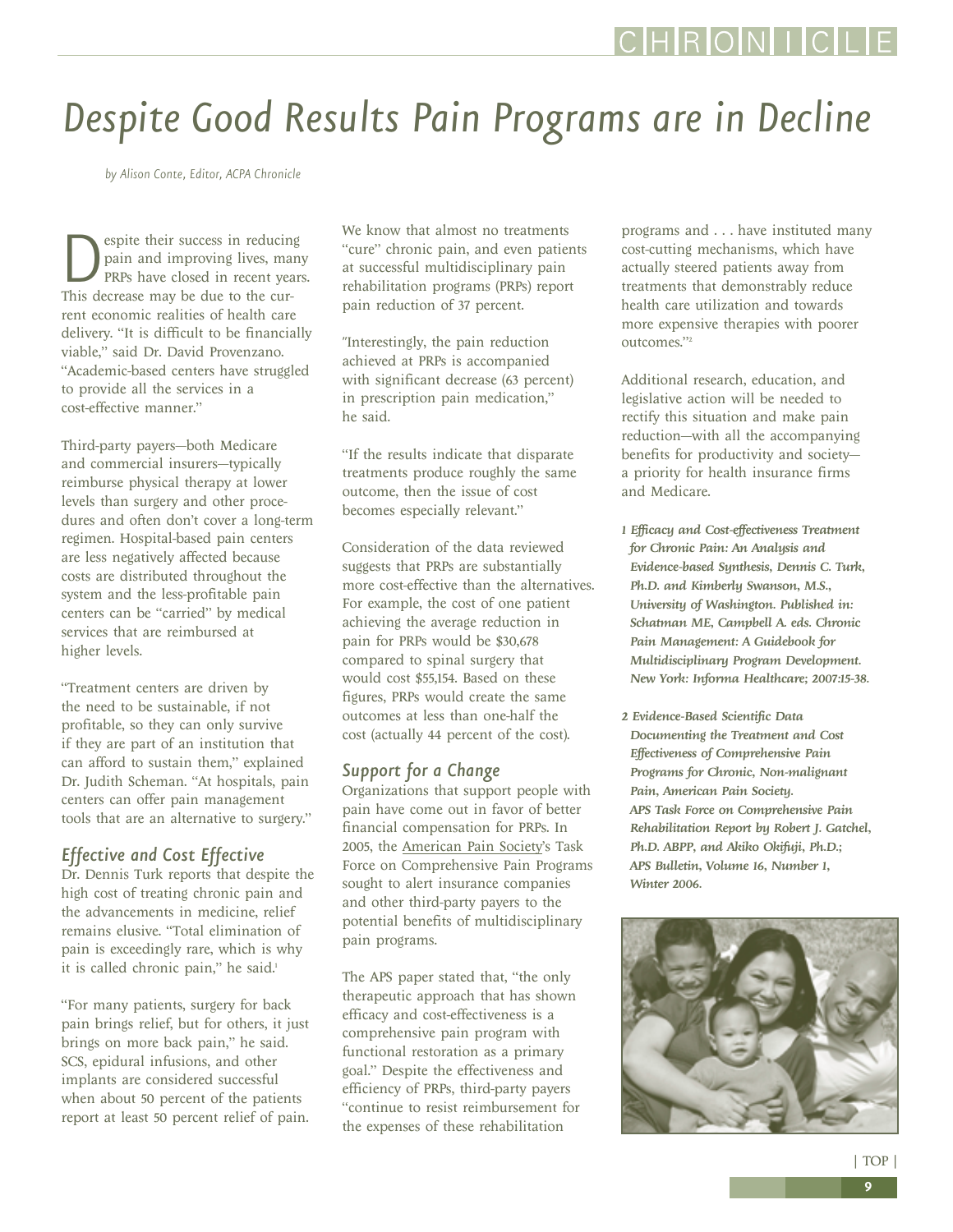### <span id="page-9-0"></span>*A Better Understanding of Chronic Pain*  Assessment Tools Reveal Multiple Dimensions of Treatment

*by Gail C. Davis, RN, EdD*

**D**eveloping better ways to assess<br>chronic pain is important to<br>medical professionals and<br>people with pain alike. Over the last chronic pain is important to medical professionals and year, 200 people responded to a pain study linked to the ACPA Web site. I thank them for contributing to a better understanding of what it's like to live with persistent pain and how it's managed.

The study revealed that using a variety of pain management methods as practiced by pain programs—is important. Some methods may be viewed as more helpful than others, but every person experiencing chronic pain needs to have a combination of methods available for use at any time.

The major objective of the online study was the refinement of a tool for assessing the experience of living with persistent pain. In addition to responding to the Chronic Pain Experience Instrument (CPEI), individuals also completed a General Information Form (GIF), the Pain Management Inventory (PMI), and the Pain Management Outcome Expectations Instrument (PMOEI).

The average age of respondents was 44 years, with ages ranging from 27 to 84; 127 were female and 47 male. The most common pain-related diagnoses (noted by over 15%) were back pain (41%), fibromyalgia (32.7%), neck pain (30.7%), osteoarthritis (21%), sciatica (19.5%), and peripheral neuropathy (18.5%). The average length of time that pain had been experienced was 10 years with a range of 6 months to 48 years. Pain intensity and management were each rated on a scale of 10, with average intensity at time of responding rated as 6.18 and how well pain was managed as 4.29.

| Three components of the chronic pain experience emerged from this testing of<br>the CPEI: $*$ Interference with Function $*$ Distress $*$ Helplessness |                             |                        |
|--------------------------------------------------------------------------------------------------------------------------------------------------------|-----------------------------|------------------------|
| <b>Scale</b>                                                                                                                                           | <b>Total Score Possible</b> | Average Score Obtained |
| Interference with Function                                                                                                                             | 55                          | 16.44                  |
| <b>Distress</b>                                                                                                                                        | 55                          | 24.31                  |
| Helplessness                                                                                                                                           | 33                          | 13.20                  |
| <b>CPEI</b> Total                                                                                                                                      | 143                         | 53.99                  |

*(The higher the total score and the component scores, the better the experience of living with pain)*

Results show that the overall experience of living with pain can be assessed and that this assessment gives some direction to the individual and the healthcare professional for managing the pain. As the figures above indicate, pain's interference with function seems especially difficult for individuals. For example, pain is a "constant struggle," interfering with participation in enjoyable activities as well as with carrying out responsibilities.

Distress refers to being tense, experiencing anger when in pain, and being irritated by little things. Helplessness is exemplified by asking Why me?, generally being afraid the pain will get worse, and crying (or feeling like crying) when pain is at its worst.

#### *Different Ways of Looking at Pain Management*

The Pain Management Outcome Expectations Instrument addresses the person's confidence that a pain management method will have a positive outcome. Users rate items such as: "If I plan my activities so that I don't become overly tired, I can better manage my pain."

The total scale of 11 items has a possible total score of 121. The average score of the respondents was 58.44, indicating that the overall confidence level is just about half for methods such as pacing

activities, distraction, taking a warm tub bath or shower, relaxing, and getting a good night's rest to manage pain.

The Pain Management Inventory lists 15 pain management methods, and the respondent is asked to rate each one according to how often it is used  $(1$  = never use to 6 = often use) and how helpful it is  $(1 = not helpful to$ 6 = very helpful). Here are the methods rated greater than 3.5. They are ranked from used most often to least often:

- 1. Prescribed medicine
- 2. Distraction
- 3. Pacing activities to avoid overdoing
- 4. Heated pool, tub, or shower
- 5. Prescribed antidepressant medicine
- 6. Positive self-talk
- 7. Heat application
- 8. Stress-control methods
- 9. Massage

While almost everyone used prescribed medicine, distraction, pacing of activities, and heated tub or shower, we found that the use of massage, stress-control, heat application, and self-talk was spread out more evenly among the sample. Prescribed antidepressants showed a split between those who never used this method and those who used it often. This would make sense, since antidepressants are more commonly used for certain types of pain.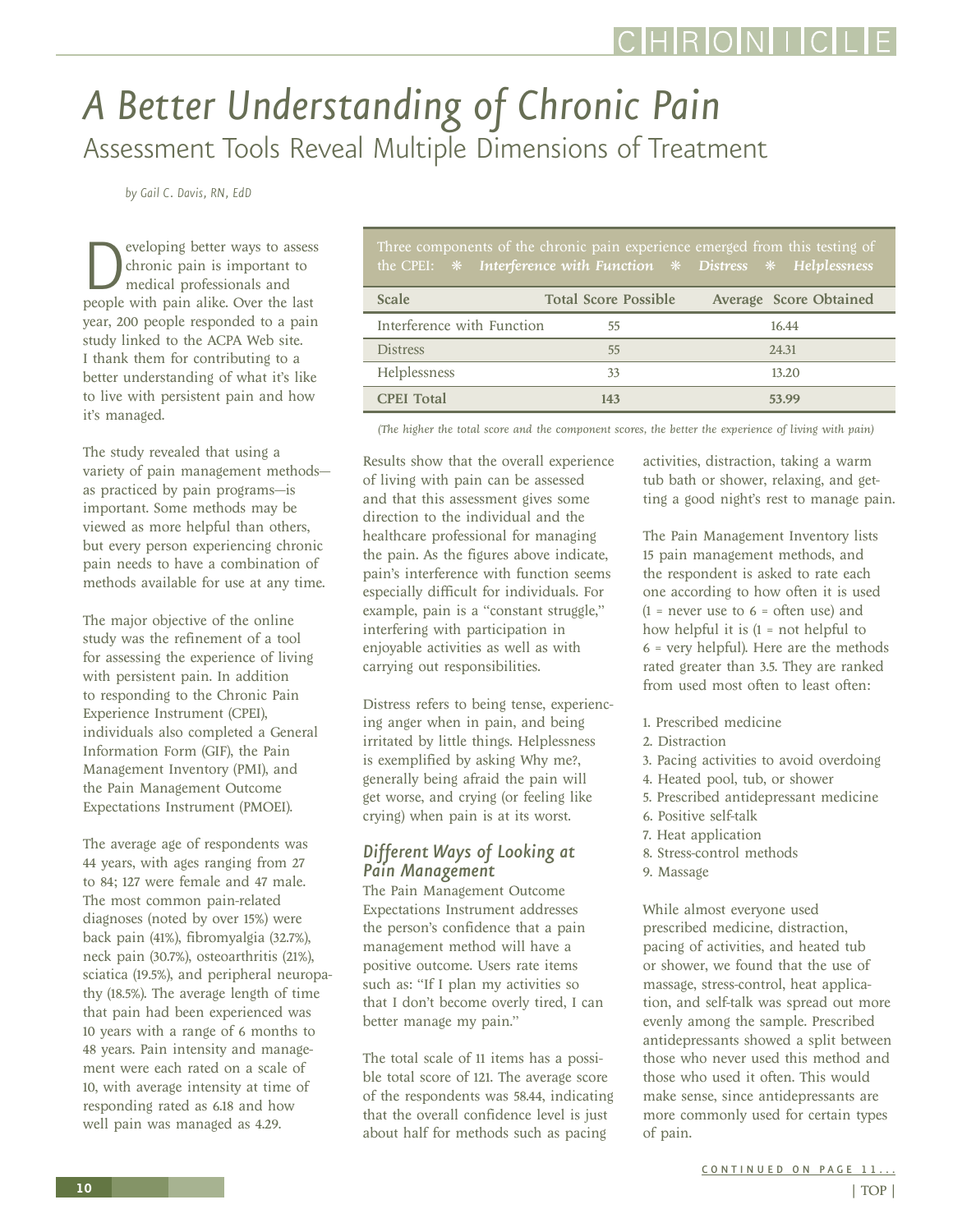#### <span id="page-10-0"></span>[CONTINUED FROM PAGE 10...](#page-9-0)

#### *How Much Do Methods Help?*

Only four methods received average "helpfulness" ratings of 3.50 or greater:

- 1. Taking prescribed medicine (4.07)
- 2. Support offered by personal religious beliefs (3.93)
- 3. Using a heated pool, tub, or shower (3.68)
- 4. Pacing activities (3.54)

Methods such as distraction, massage, stress-control, heat application, and self-talk seem to represent moderately helpful methods that the majority of individuals use. Using a combination of the pain management methods available is the key to reducing pain for most people.

#### *Multidimensional Pain Requires a Range of Response*

It's important to look at each person as an individual. The pain-related diagnosis, type of work one does, work and family responsibilities, support system, and pain intensity affect how pain is experienced and managed. Persons need to have a number of different methods that they are comfortable using and can draw from at any time.

Some pain management methods, such as relaxation techniques and exercise, require some learning and practice. Individuals may need to ask for education in these techniques or a referral to another type of practitioner.

Chronic pain is multidimensional in nature. This study underscores the importance of approaching its management from a perspective that addresses its many facets.

Management refers not only to pain relief or decreasing the intensity of pain. It refers also to acquiring skills that will enable one to soften its effects and to live with it more successfully. Believing that the methods selected will work is an important part of achieving success.

For complete survey results, go to http://myweb.twu.edu/~gdavis/ index.html.

*Gail Davis, RN, EdD, is a professor at Texas Woman's University and a member of the ACPA Professional Advisory Committee.*



[| TOP |](#page-0-0)

### **Driving with Four Flat Tires [CONTINUED FROM PAGE 1...](#page-0-0)**

Unlike traditional medicine where the "patient" is a passive recipient, living a full life with pain requires that we take an active role in the recovery process. We need to work with our health care providers to find what we need to fill up our other three tires. The answer is different for each of us, depending on our individual medical and personal needs. Biofeedback, physical therapy, counseling, pacing, nutritional counseling, and a host of the medical modalities are but a few of the ways we can fill up our tires.

In this issue of *The Chronicle*, we will look at pain management programs that provide a wealth of resources to help people with pain fill up their tires.

Twenty-nine years ago I went through a pain management program that guided me through a complex maze of coping skills and interventions. For the first time, I received all of the therapies I needed in an integrated program. Though one therapy didn't work by itself, when I combined it with others I began to experience true changes in my ability and function. It allowed me to fill up all of my tires and gave me the ability to maintain my "car" long term.

Living with pain is not easy, but it is possible. If you take the wheel—by fully participating in your treatment plan—and remain flexible as to the route you need to follow, the journey can be a positive one with personal discoveries and enhanced awareness of life itself. We invite you to come along with us as we explore the world of pain management programs.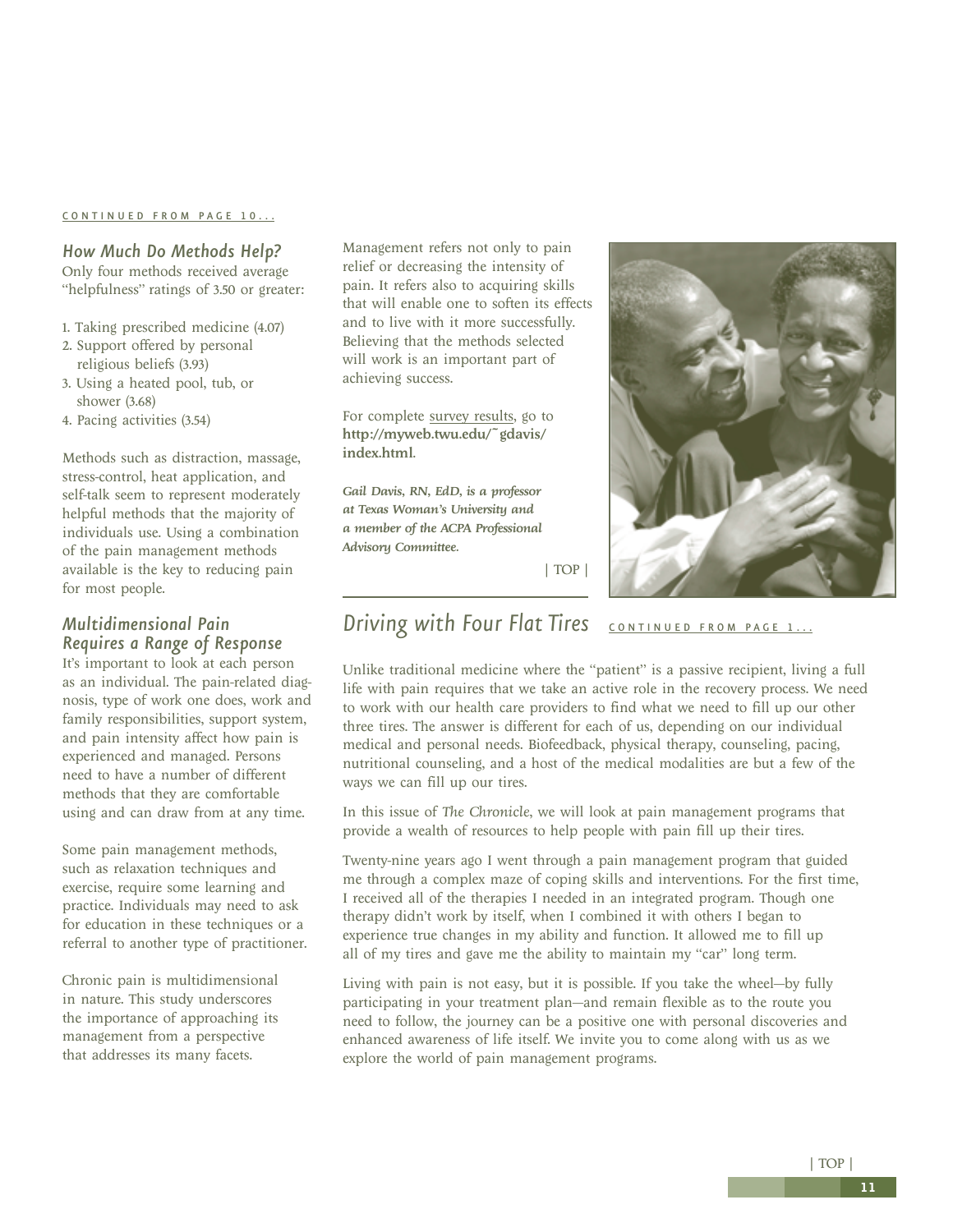### IRIOINI I

# *ACPA Update*

#### <span id="page-11-0"></span>*New ACPA Groups*

*Welcome to our new groups and facilitators.*

*Angela Scott*

*Phillip McDowell Jacksonville, FL*

*Dr. Robert Yezierski Gainesville, FL*

*Mara Gerke*

*Donna Giessinger*

*Tricia Drummond-Sweeting Edgecombe County, NC*

> *Radha Collins Portland, OR*

*Lisa Thompson*

*Richard Follette*

#### *Regional Directors to Meet for Pain Awareness Month*

The Regional Directors Leadership Conference will be held on September 12-14 2008, in Chicago, Illinois. This event will provide facilitators of ACPA support groups around the world with reinforcement of ACPA principles, advice for better group management, and the opportunity to build peer support networks. In addition, the workshop will include updates on pain-related news and events and advocacy skills training to help facilitators speak out more effectively.

#### *Donate to the ACPA through CFC*

The ACPA has been accepted as an approved charitable organization for the Fall 2008 Combined Federal Campaign (CFC) as a member of Health & Medical Research Charities Of America. The ACPA agency code is 10549. This code only applies to CFC—the world's largest annual workplace giving campaign involving federal civilian, postal, and military donors.

If you work for a CFC organization, or know someone who does, please use this number to identify ACPA as the recipient of your gift.

*New on the Web: Fibromyalgia Help* People who live with chronic widespread pain from Fibromyalgia can learn more

about their condition at the ACPA Web site with the *Fibromyalgia Tip Sheet* and *Fibromyalgia: The Information and the Care You Deserve*. These educational materials were created cooperatively by the ACPA, the American Pain Foundation (APF), and the National Pain Foundation (NPF). Pfizer, Inc. is providing a charitable donation to support organizations that help people with pain, including The National Fibromyalgia Association, ACPA, APF and NPF. For each visitor who logs in to <www.FibroCenter.com> and promises to learn about fibromyalgia, Pfizer will donate \$1—up to \$100,000. Please visit <www.FibroCenter.com>; your pledge helps us all to educate and support people living with pain.

#### *IMMPACT Study Published*

*Identifying Important Outcome Domains for Chronic Pain Clinical Trials: An IMMPACT Survey of People with Pain*, has been published in *[Pain](http://www.iasp-pain.org/AM/Template.cfm?Section=Publications&Template=/CM/HTMLDisplay.cfm&ContentID=1693)*, the journal of the International Association for the Study of Pain. The study was headed by Dennis C. Turk, Ph.D., University of Washington. It was based in part on responses from 959 participants who answered a survey on the ACPA Web site. You can find the article at <http://dx.doi.org/10.1016/j.pain.2007.09.002>. An article about the study was printed in the Fall 2007 issue of *[The Chronicle](http://www.theacpa.org/members/chronicle.asp)*.

### *Using the Internet to Gain Knowledge*

"*How do you use the Internet for help with chronic pain?*"

| Number of respondents | <b>Answers</b>                                         |  |
|-----------------------|--------------------------------------------------------|--|
| 5946                  | To research my condition                               |  |
| 2948                  | To learn about new treatment options                   |  |
| 2472                  | To communicate with public officials about pain issues |  |
| 1284                  | To find doctors or other health care professionals     |  |
| 739                   | To connect with others with pain                       |  |
| 585                   | To find inspiration and encouragement                  |  |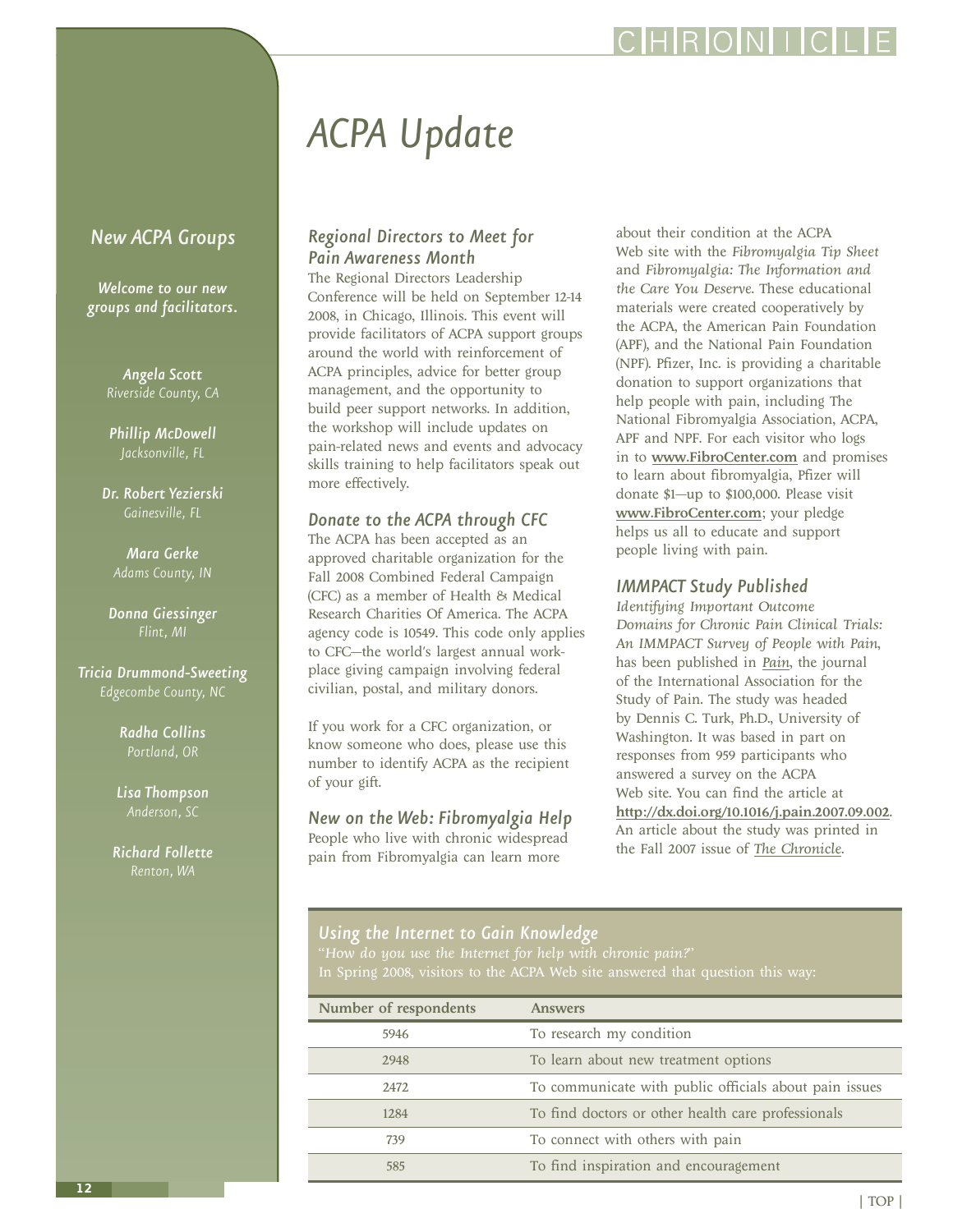<span id="page-12-0"></span>*Medical Update*

#### *Arthritis Medication Guidelines Updated*

*Rheumatoid Arthritis Medicines: A Guide for Adults,* and *Choosing Medications for Adults with Rheumatoid Arthritis* are now available in print or online at http://effectivehealthcare.ahrq.gov. (Click on Summary Guides and then scroll down to select a topic.) This guide for clinicians compares the benefits, risks, and costs of different rheumatoid arthritis drug treatments. The guides are created by the Effective Health Care Program, a division of Agency for Healthcare Research and Quality.

#### *Health Information Translations*

The Exchange is a resource of health news and information translations at www.health-exchange.net. It houses 2,500 PDFs of translated materials in 14 languages on topics that range from mental health and pediatrics to x-rays.

The archive is available to members only, but Patient Link members have free access to it, thanks to the Medtronic Foundation. Click on "For Members: Translation Library" on the lower left hand corner of the home page or go to www.healthexchange.net/material/materials.php. Enter "Patient" as the login name and "Link" as the password.



#### *Ask Questions*

We've all been there. At the doctor's office, as your appointment comes to a close, he or she asks, "Do you have any questions?" All too often, nothing comes to mind. You might be overwhelmed by the news of an upcoming procedure or confused by the addition of a new medication and later too late—lots of questions arise.

The Agency for Healthcare Research an Quality, can help. Questions are the Answers (http://www.ahrq.gov/ questionsaretheanswer/) has a list of common questions that will help your doctor understand your concerns and reveal important medical issues that can affect your health and your treatment.

The site also has a Question Builder to customize a list of questions, depending on your situation. Don't miss the video, with its memorable, musical message.

Here are some of the most common questions that patients should ask:

- 1. What is the test for?
- 2. How many times have you done this?
- 3. When will I get the results?
- 4. Why do I need this surgery?
- 5. Are there any alternatives to surgery?
- 6. What are the possible complications?
- 7. Which hospital is best for my needs?
- 8. How do you spell the name of that drug?
- 9. Are there any side effects?
- 10. Will this medicine interact with medicines that I'm already taking?

[| TOP |](#page-0-0)

*The Chronicle is published quarterly by the American Chronic Pain Association.*

**RONI** 

*We welcome essays, poetry, articles, and book reviews written by people with chronic pain or their families.*

*Please send inquiries to:*

The ACPA P.O. Box 850 Rocklin, CA 95677

**Executive Director:** Penney Cowan

**President, Board of Directors:** Nicole Kelly

**Medical Editor:** Steven Feinberg, M.D.

**Copy Editor:** Alison Conte

**Special Features:** Sally Price